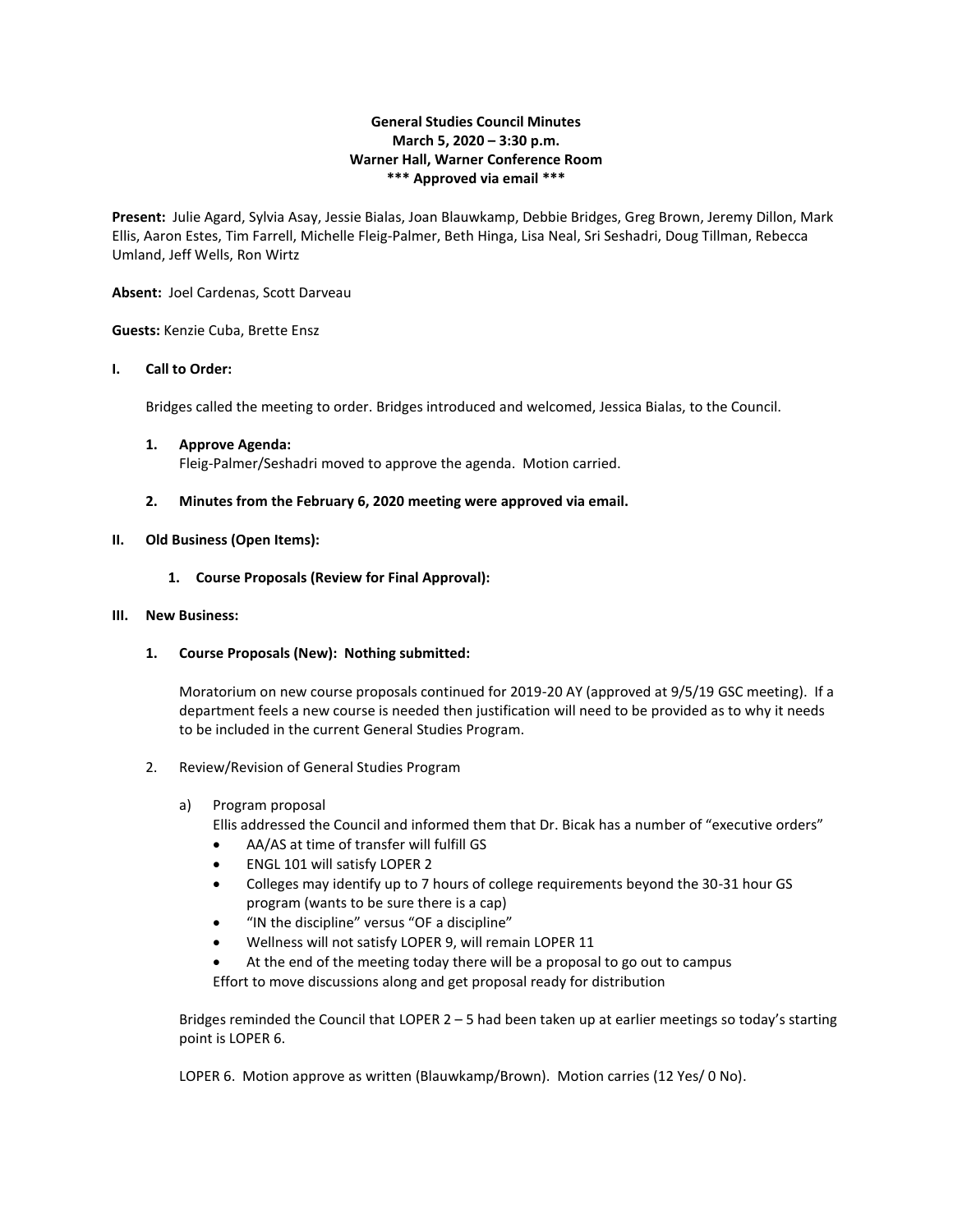LOPER 7. Motion to approve "assessed as" as written (Blauwkamp/Seshadri). Motion carries (12 Yes/ 0 No).

## LOPER 8.

Motion to change (b) by striking "scientific method" and replacing it "appropriate scientific methodology" (Dillon/Wirtz). Motion carries (12 Yes/ 0 No).

Motion to change (c) by striking "science" and replacing it with "scientific principles" (Dillon/Blauwkamp). Motion carries (12 Yes/ 0 No).

Motion to approve a-d with b, c as amended (Blauwkamp/Seshadri). Motion carries (12 Yes/ 0 No).

Bridges: There are several 3 hour science courses that exist on campus and as transfer classes. In order for them to count as GS courses they will need to be bumped up to 4 hours or reduce lecture and add a lab. Dillon stated that students benefit from both - taking a lab or not taking a lab. Seshadri suggested changing the wording from "must" to "may". Umland agreed with Seshadri stating that it would give students flexibility.

Motion to change "must" to "may" contain a lab (Wirtz/Seshadri). Motion carries (9 Yes/ 3 No).

#### LOPER 9 and LOPER 10:

Motion made to change "evaluate" to "articulate" in item (d) for both LOPER 9 and LOPER 10 (Blauwkamp/Wirtz). Motion carries (12 Yes/ 0 No).

LOPER 9: Motion to change language in LOPER 9 to better mirror HLC language (Brown/Fleig-Palmer). Proposed language:

"LOPER 9\*\*\*: Civic competency and Engagement. (Civic competency encompasses civic knowledge; analytic skills; and participatory and involvement skills. Civic engagement encompasses motivations, attitudes, and efficacy; democratic norms and values; and participation and activities) ethics, engaged citizenship, stewardship, or public service)

Assessed as:

- a. Can identify issues of public or community concern and problems or challenges posed by lack of civic incompetency and Engagement
- b. Can gather and evaluate sufficient and reliable information about issues of public concern and have the knowledge and skills to make reasonable judgements and decisions about them information important to competent civic action
- c. Can evaluate practices and decisions for their civic consequences
- d. Can evaluate the significance of civic competency and engagement for themselves or for society
- e. Can explain the importance of community service and civic engagement to address issues of public or community concern"

Discussion: Seshadri suggested striking out letter D and combine letters D and E. Change E to "Can articulate the importance of community service and civic engagement to address issues of public or community concern."

Motion made to approve changes made to letters A, B, and C in LOPER 9 and strike out letter D and change letter E to "Can articulate the importance of community service and civic engagement to address issues of public or community concern" (Brown/Fleig-Palmer). Motion carries (11 Yes/ 1 No).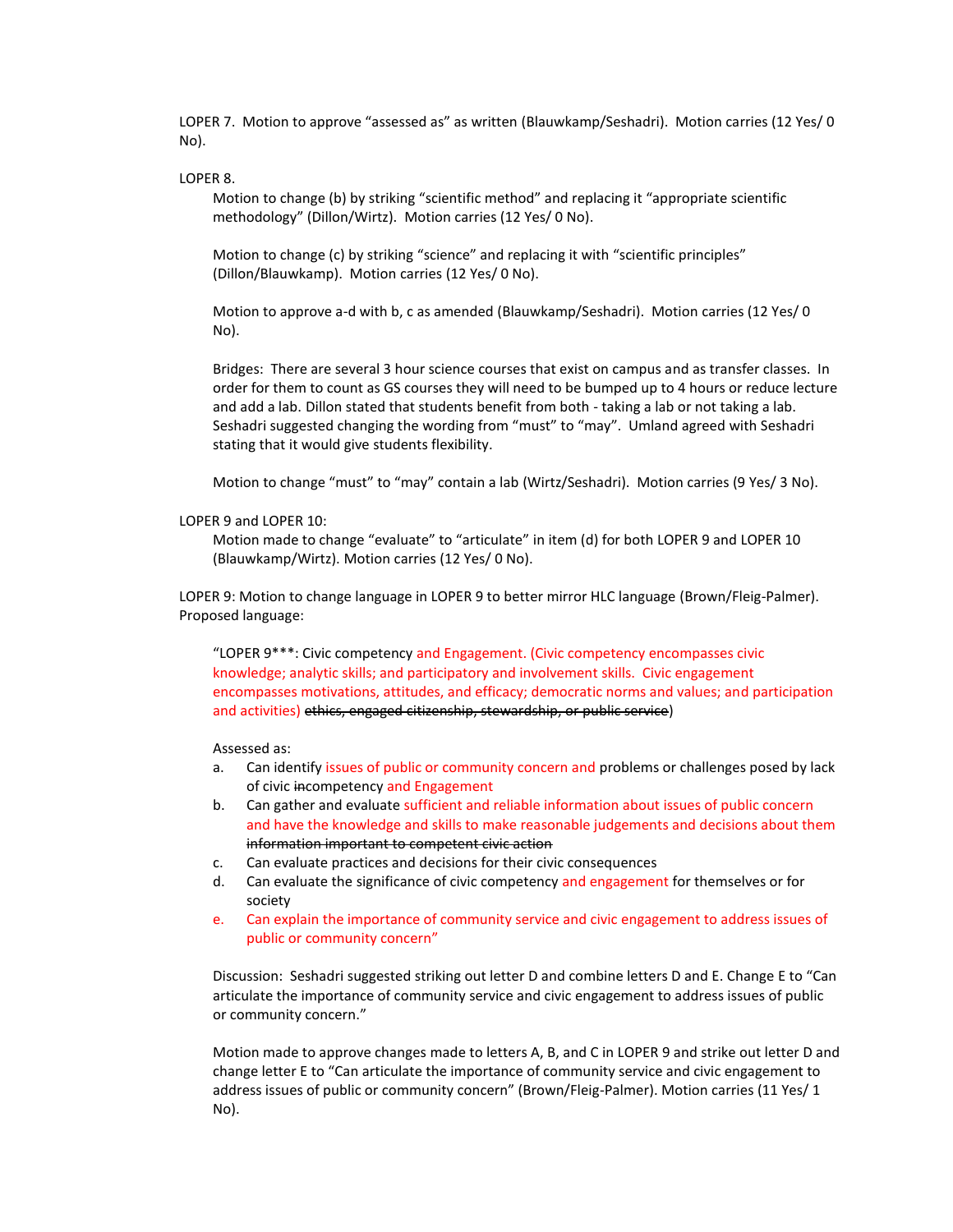LOPER 10. Motion to approve "assessed as" as written (Blauwkamp/Brown). Motion carries (11 Yes/ 1 No).

Umland submitted proposal to include WI course requirement in GS for discussion. Umland noted that when WI rule was in place several years ago, students were required to have at least 12 hours of writing. With the new proposed GS program we are now down to 3 hours. Bridges inquired where the WI requirement would fit within the program. Wells suggested adding at WI course in LOPER 9 or LOPER 10. Dr. Ellis suggested making another course WI in a different LOPER section. Council agrees it is bad that we are eliminating so much writing, but there is no extra room in GS for this. Council encouraged Umland to submit a proposal to Faculty Senate Academic Affairs for a WI requirement as a graduation requirement.

Bridges requested discussion return to program proposal.

### LOPER 11.

Brown asked if LOPER 11 would be a 2 or 3 credit hour requirement and suggested having 2 credit hours be broad and 1 credit hour be more specific.

Motion made for LOPER 11 to be 2-3 credit hours and approve letters B, C, and E as written, strike out letter D, and change letter A to "Can articulate the importance of the eight domains of wellness (emotional, spiritual, intellectual, physical, environmental, financial, occupational, and social wellness) (Brown/Farrell). Motion carries (7 Yes/3 No/ 1 Abstention).

### LOPER 1.

Motion to change title of LOPER 1 to freshman seminar (from First Year Seminar) and to accept "assessed as" as written (Blauwkamp/Fleig-Palmer). Motion fails (4 Yes/ 7 No).

Estes: Role to be played by Enrollment Management and Student Affairs in First Year Seminar. Proposed incorporating two learning outcomes: (1) Can identify appropriate academic strategies to use in their courses and learning experiences; and (2) Can initiate a process toward the attainment of personal and professional goals and articulate potential pathways to employability

Motion to change LOPER 1 title to Freshman Seminar (Brown/Wirtz). Motion fails (0 Yes/ 11 No).

Motion to change letters B and D in LOPER 1 to the suggestion made by Estes and approve letters A, C, and E as written (Brown/Farrell). Motion fails (5 Yes / 5 No).

Motion to include "to include information important to academic and professional success" in letter A and approve B – E as written (Blauwkamp/Wirtz). Motion carries (9 Yes / 2 No).

#### b) Next steps

Fleig-Palmer asked about what the next steps in the process would be. Bridges informed the Council that the proposal would go out for campus review for a period of 2 weeks (to be consistent with current practices), the Council would probably need to hold information forums, and then ultimately will go out for a campus vote. Bridges noted that given the progress made today, the goal is to have the Council's consent to disseminate the proposal to campus on Monday. Bridges encouraged the Council to check their emails and take steps so the process can move forward.

- 3. Assessment and GS Program: (not addressed due to time constraints)
	- a) Initial results from fall 2019 Written Communication and Oral Communication course assessment
	- b) Update on syllabi collection / review spring 2020